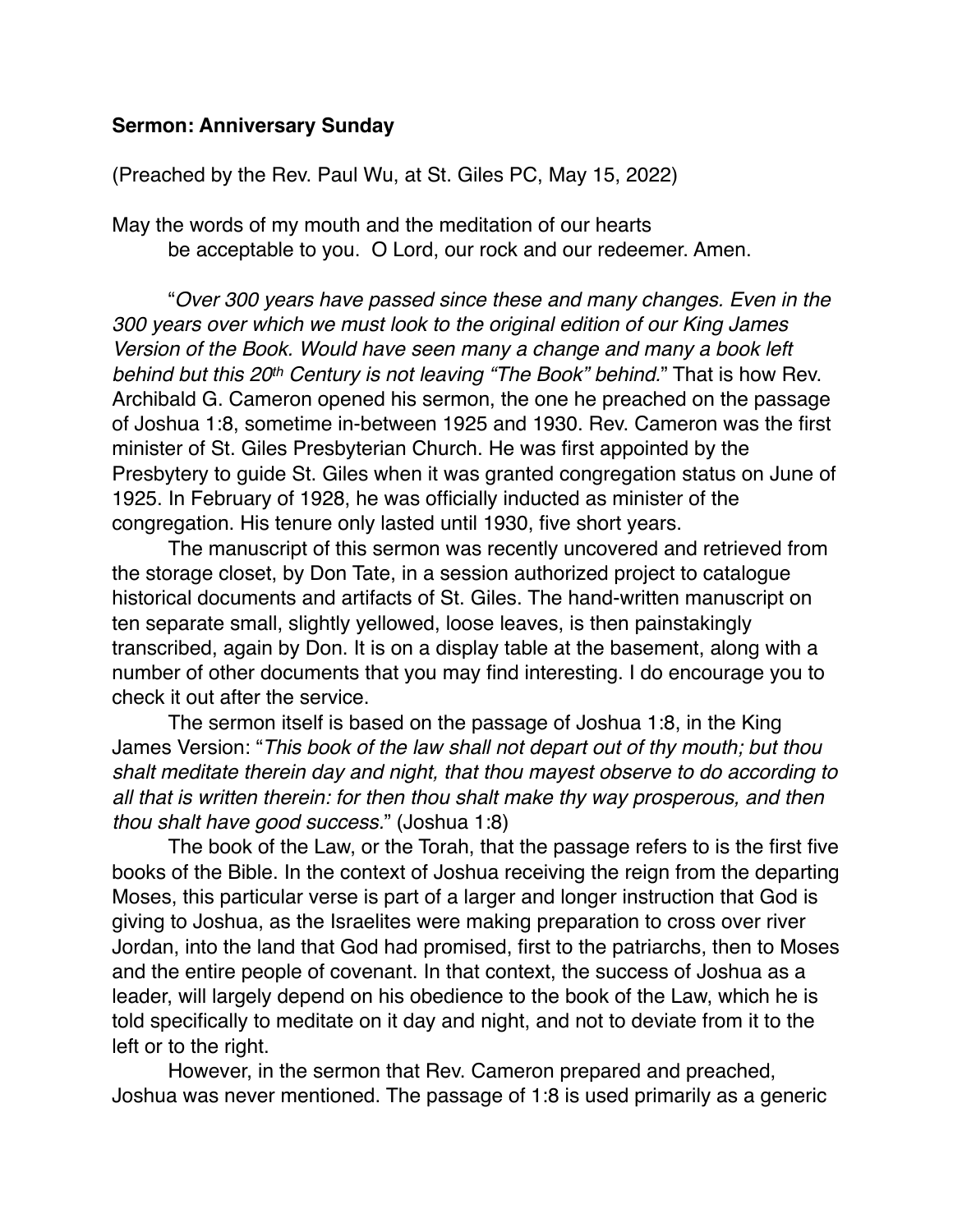text, whereas the book of the Law is understood to represent the entire Bible, or '*The Book*' as Rev. Cameron calls it. He seems to have a tremendous high regard for the King James Version of The Book, listing a number of changes that had taken place since it was first published and authorized. Here I quote: "*Needle has given place to sewing machine. Candle has given place to electric*  light. Pack Saddle has given place to parlour car. Six weeks sailing has given *place to 6 days steam*"

Given the longevity of the King James Version of the Bible, Rev. Cameron gave it this following praise. Here I quote, "*What a book-never so widely read, no book so universally accepted as a religious authority. My wish is not to pronounce a eulogy on it, to argue for its divine origin, or defend it in any way but rather to urge its claims to our attention, particularly as laying the foundation of all time Knowledge, Way, Salvation.*"

He then compared The Book to a number of great works of literature, to Iliad, to Paradise Lost, and many other works of genius and taste. All pale in comparison to this great Book of Religion, to the King James Version of the Bible.

Rev. Cameron does not seem to differentiate the Bible from the version that he so admired. Nevertheless, his love for the authorized version, "*the work of 47 scholars appointed by King James, 7 years spent and worked*", is unabashed and unmistakable. So much so that he would argued that the reason it had received such a wide dissemination of the revealed treasures of God, is manifestly the conviction that the religion they teach is the 'Universal Religion' outshining any other faiths, be it Brahmanism, Buddhism, Confucianism, or the Muslim faith taught in the Koran.

Much of the final part of his sermon is in sort of point-form with short phrases. I must admit that I have a hard time following his notes. However, he did end the sermon with this much clarity: "*There is but One Book = lamp to light our*  path. The words of God in Scripture...the only rule to direct us how we may serve *Him.*"

It is a fascinating sermon, perhaps not the best exegesis. But it does give us pause, a reminder of a not so distant era where the Scripture in the English language, is really only heard, read, in one particular version, the Authorized King James Version. I have a strong inkling on that particular Sunday when this sermon was preached at St. Giles, serious efforts were made by parishioners to memorize the verse of Joshua 1:8,

"This book of the law shall not depart out of thy mouth; but thou shalt meditate therein day and night, that thou mayest observe to do according to all that is written therein: for then thou shalt make thy way prosperous,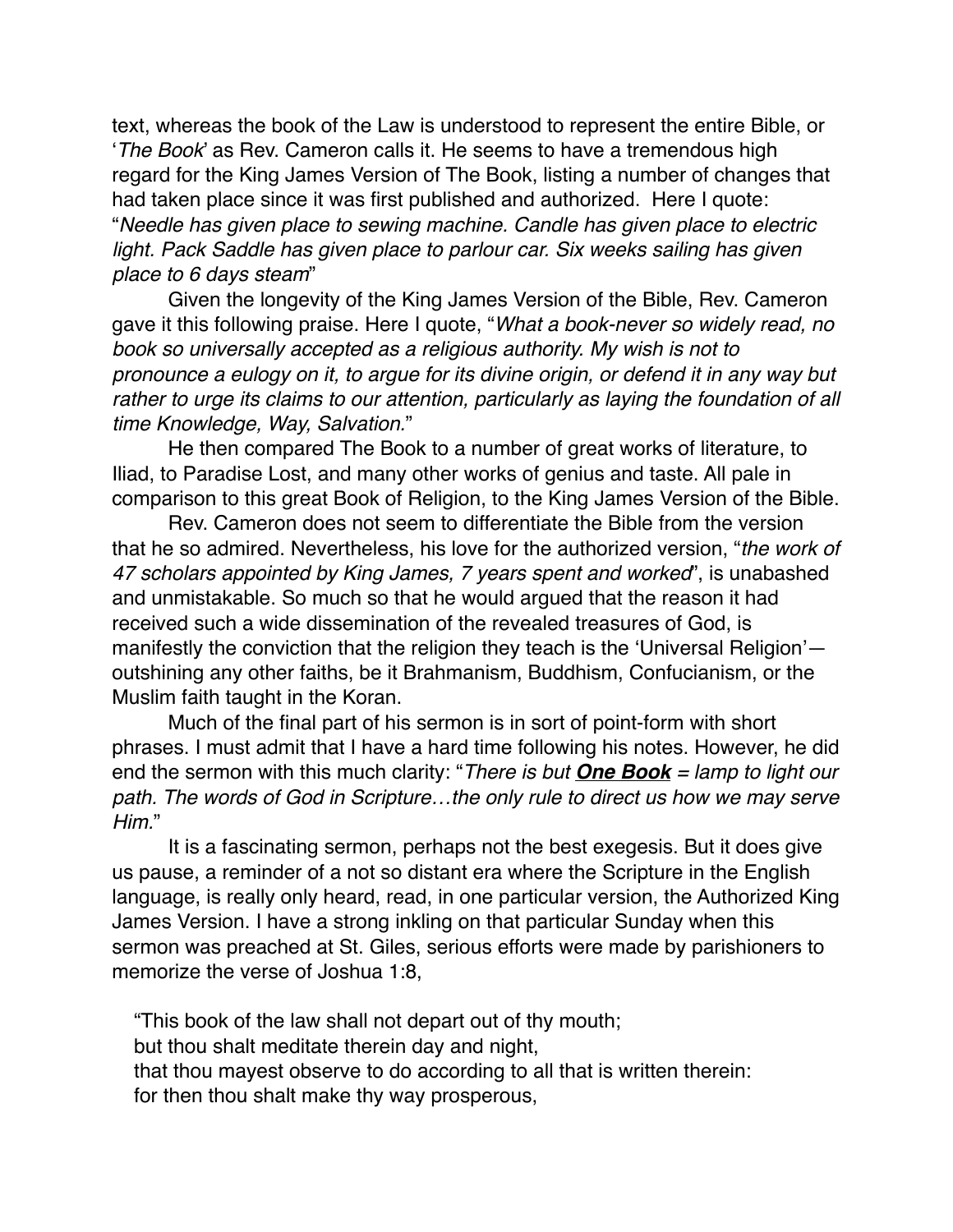and then thou shalt have good success." (Joshua 1:8)

What is the purpose, you may ask, for us to look back to a sermon that was written and preached almost 100 years ago? What is the use, you may ask, for us to catalogue and preserve historical documents and artifacts of congregational life here at St. Giles? It all rests on the biblical notion of remembrance, which extends far beyond nostalgic recall. Remembrance embraces a comprehensive range of human experience. Remembrance integrates fully faith and life, Remembrance sets for us, the goal of complete obedience to God. Correspondingly, forgetfulness is seen in the Scripture, as one of humankind's greatest spiritual maladies. Hence, the psalmist reminds us in Psalm 103:1-2, "*Bless the Lord, O my soul, and all that is within me, bless God's holy name. Bless the Lord, O my soul, and forget not all God's benefits.*"

In light of such understanding of remembrance, I do not want to forget to present to you materials on our denomination's mission work in Malawi, the initial focus of this Anniversary Sunday. Malawi is often referred to as the "warm heart of Africa" because of how kind the people are, and for its grand landscape and beautiful wildlife. The PCC's partnership with the Church of Central Africa Presbyterian, or CCAP began in 1969 with the appointment of the Rev. Brian and Mrs. Elizabeth Crosby. In total, 73 mission staff and volunteers have served in Malawi. The PCC has partnership with two Synods, Blantyre and Livingstonia. The Blantyre Synod covers the entire southern region of Malawi. It has over 1.2 million members. Most of its members live in rural areas. There are approximately 185 ordained ministers serving over 600 churches and 700 prayer houses.

The Rev. Dr. Blair and Mrs. Vivian Bertrand with their three children served in Malawi from 2017 to 2020. Due to COVID-19, they returned to Canada earlier than planned. Blair began a new appointment in August 2020, as Malawi Liaison based in Canada. Blair works with the Principal of Zomba Theological College, assisting with development of curricula, policies of the College, coaching the Malawian PhD candidate, developing the ZTC library, and encouraging research and academic exchanges.

He also works with Theological Education by Extension (TEEM) assisting with lay training materials, revising Diploma workbooks, and developing lay Bible Curricula. Because there is a shortage of ordained ministers in Malawi, even a CCAP congregation that has an ordained minister can expect to have a lay preacher ¾ of the time. TEEM has been helping to equip this group with a solid theological and Biblical education for over 40 years.

Another missionary that International Ministries currently supports is Rev. Joel Sherbino. He is based in Ontario and serving at Paris Presbyterian Church.